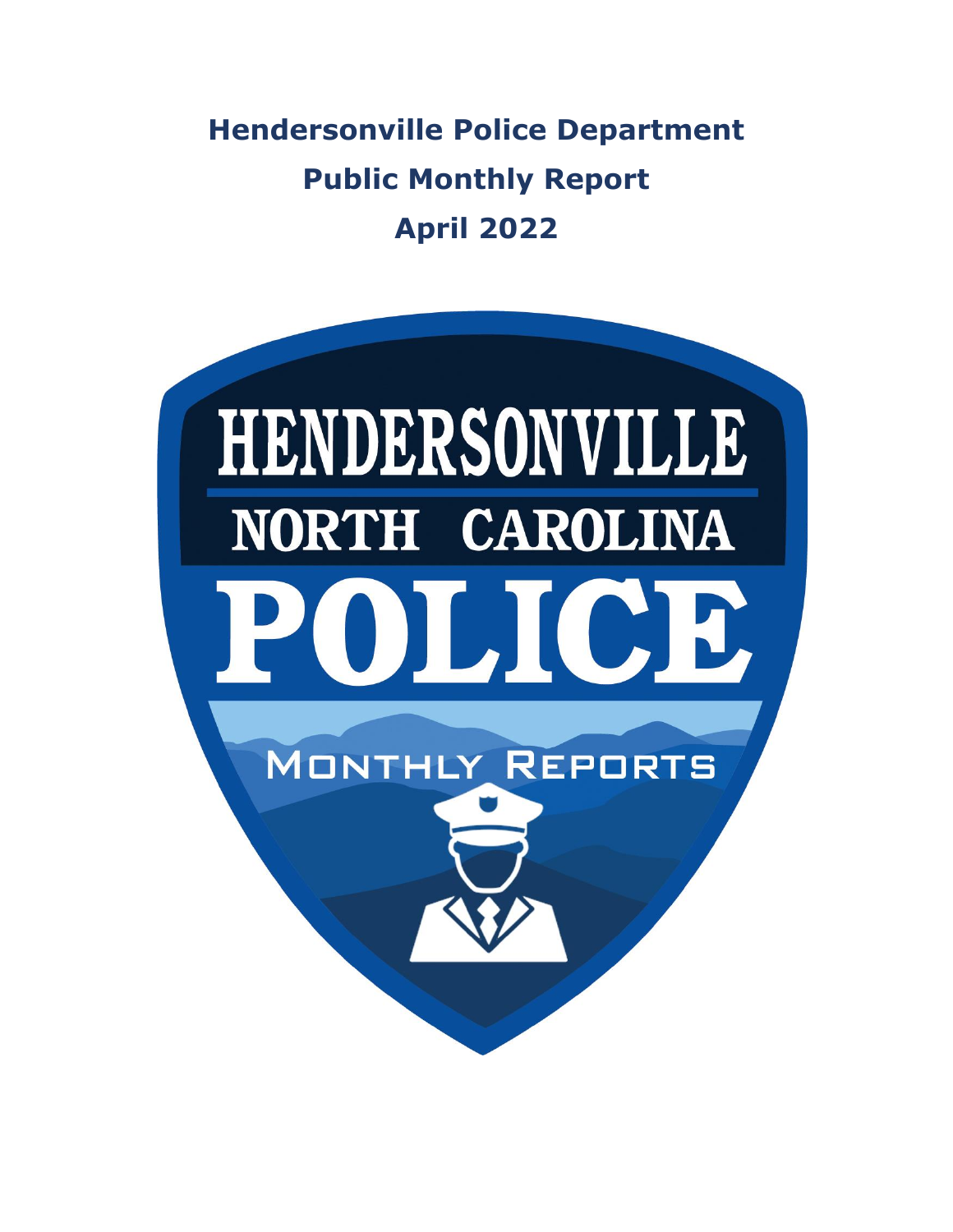Chief's Monthly Summary

Greetings once again. Seems like our workload never lessens these days. Unfortunately, we saw a significant increase in violent crime this month. None of these incidents were related and none created a larger safety concern for the public at large. All the victims and suspects knew each other, and the assaults were a result of arguments between the people involved. One would think that with improving weather and temperatures, people might get along better, but I guess not.

Homelessness became a major topic of much discussion this month. We reported information about encampments and individuals' involvement with police. This is information that we began tracking in mid-March after we realized we had no accurate information on what homelessness meant for our residents. We are committed to the respectful and ethical policing of all populations in the city, regardless of circumstance. As such, we will continue to monitor the impact homelessness is having on the City of Hendersonville. Our responsibility is to provide the most current and accurate information to you and our elected officials. Only with accurate information can we make informed policy decisions.

Our efforts to recruit police officers seem to be working. At the end of April, we are nearly 100% staffed. I hope to be able to report in next month's report that we have all sworn vacancies filled. We are also closer to hiring a civilian animal services officer that we expect to be funded in the upcoming fiscal budget. This position will allow us to reallocate two sworn police officer positions to other operational roles within the department. Once we hire and train a new Animal Services Officer, we will begin staffing our Traffic Safety Unit to focus on reducing crashes within the city limits. That unit should be functional no later than October 1, 2022.

On a more regrettable note, we were not awarded some of the grants we were hoping to receive. There are a few still grant applications we are waiting to hear back on, so keep your fingers crossed that we are successful with those. Information about the grants we have applied for is documented later in this document.

We appreciate all your support, and we welcome every opportunity to do better. And, as always, know that we will be open and honest with you, and we will always strive for "Mountain Excellence."

 Blair Myhand, Chief of Police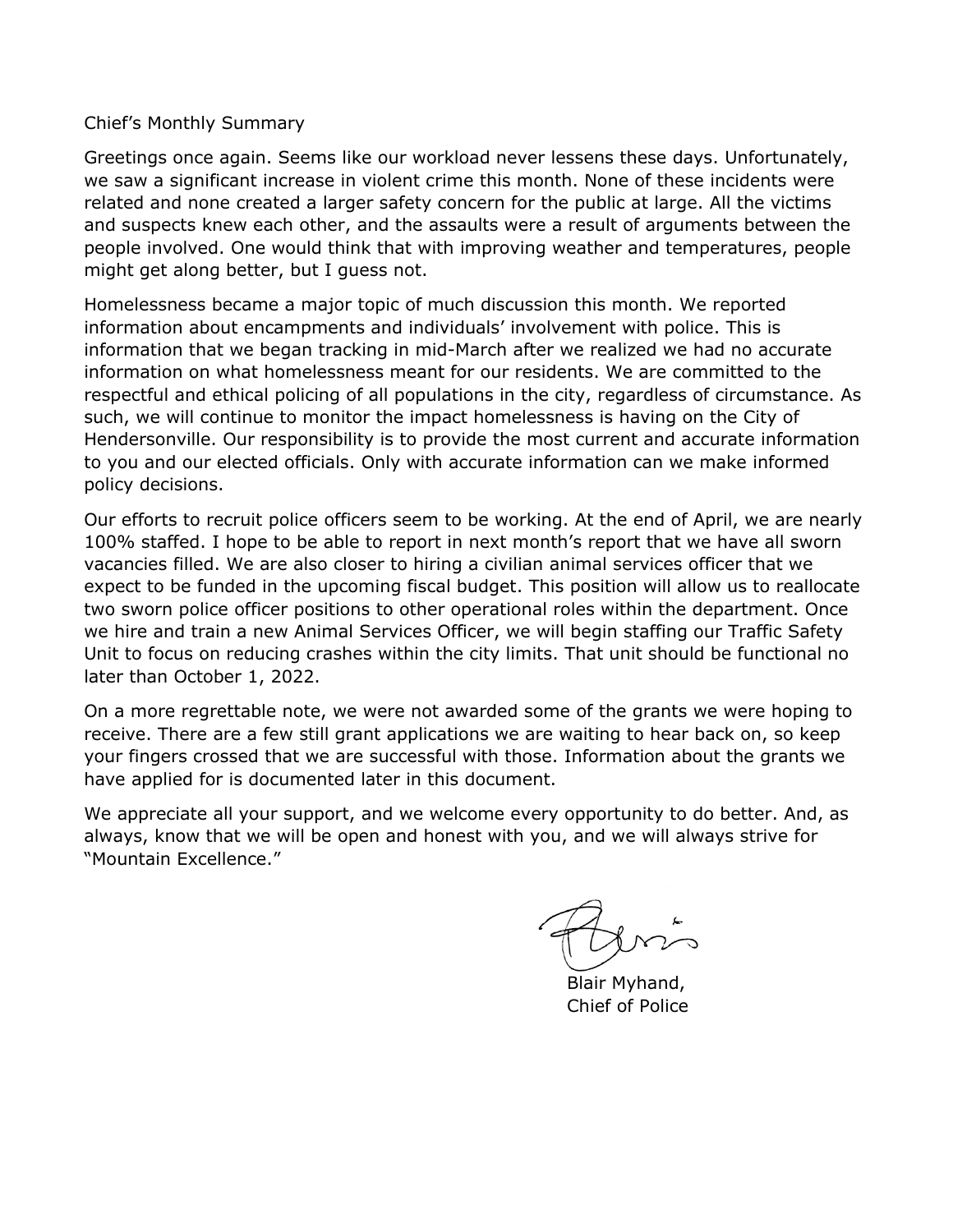# *Calls for Service*

| Jan | Feb                           | Mar | Apr | May | Jun | Jul | Aug Sep | Oct | Nov | Dec |
|-----|-------------------------------|-----|-----|-----|-----|-----|---------|-----|-----|-----|
|     | 5,247   3,281   4,479   4,340 |     |     |     |     |     |         |     |     |     |

### *Traffic Safety Unit Activities*

*Total Traffic Stops:*

| Jan | Feb |             | Mar   Apr   May   Jun |  | Jul   Aug   Sep   Oct |  | Nov N | Dec |
|-----|-----|-------------|-----------------------|--|-----------------------|--|-------|-----|
| 233 |     | 299 388 362 |                       |  |                       |  |       |     |

#### *Total Citations Issued:*

| Jan | Feb                   | Mar | Apr |  | May   Jun   Jul   Aug   Sep   Oct |  | <b>Nov</b> | <b>Dec</b> |
|-----|-----------------------|-----|-----|--|-----------------------------------|--|------------|------------|
|     | 151   201   243   265 |     |     |  |                                   |  |            |            |

#### *DWI Arrests:*

| Jan | Feb | Mar | Apr |  | May   Jun   Jul   Aug   Sep   Oct |  | Nov | Dec |
|-----|-----|-----|-----|--|-----------------------------------|--|-----|-----|
|     |     |     |     |  |                                   |  |     |     |

### *Motor Vehicle Crashes:*

|  |                      |  |  |  | Jan   Feb   Mar   Apr   May   Jun   Jul   Aug   Sep   Oct   Nov   Dec |  |
|--|----------------------|--|--|--|-----------------------------------------------------------------------|--|
|  | 115   101   90   111 |  |  |  |                                                                       |  |

#### *Top five crash locations:*

| #1 | Chimney Rock Rd at Highlands Square Drive (3)  |
|----|------------------------------------------------|
| #2 | 7 <sup>th</sup> Avenue West at Church St (2)   |
| #3 | Asheville Highway at Haywood Road (2)          |
| #4 | Chimney Rock Road at Carolina Village Road (2) |
| #5 | Chimney Rock Road at Sugarloaf Road (2)        |

# *Crimes, Reports, and Arrest Activities*

### *Criminal Arrests:*

| Jan | Feb |               |  | Mar   Apr   May   Jun   Jul   Aug   Sep   Oct |  | <b>Nov</b> | Dec |
|-----|-----|---------------|--|-----------------------------------------------|--|------------|-----|
| 90  |     | 93   140   94 |  |                                               |  |            |     |

*(\*felony -30 , misdemeanor -64 )*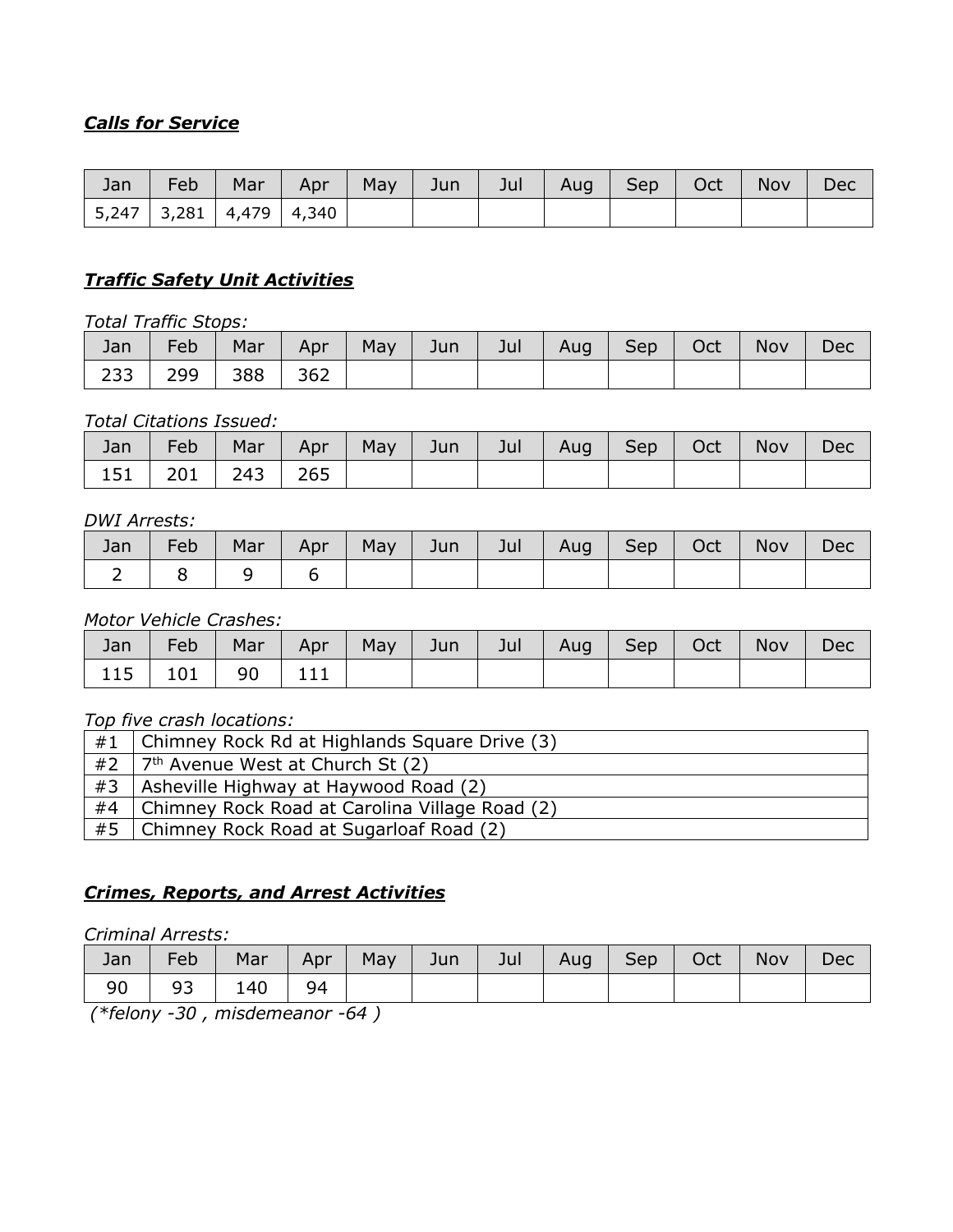*Incident Reports:*

| Jan | Feb | Mar       | Apr <sup>1</sup> | May | Jun $\parallel$ | Jul | Aug | Sep   Oct | <b>Nov</b> | Dec |
|-----|-----|-----------|------------------|-----|-----------------|-----|-----|-----------|------------|-----|
| 169 | 134 | $277$ 222 |                  |     |                 |     |     |           |            |     |

*Drug Offenses:*

| Jan | Feb | Mar | Apr | May | Jun $\rightarrow$ | Jul | Aug | Sep | Oct | Nov | Dec |
|-----|-----|-----|-----|-----|-------------------|-----|-----|-----|-----|-----|-----|
| 38  |     | ر ر | 36  |     |                   |     |     |     |     |     |     |

*Larcenies:*

| Jan | <b>Feb</b> | Mar | Apr <sup>1</sup> | May | Jun/ | Jul | Aug | <b>Sep</b> | Oct | Nov | Dec |
|-----|------------|-----|------------------|-----|------|-----|-----|------------|-----|-----|-----|
| 42  | 49         | 4   | 28               |     |      |     |     |            |     |     |     |

*(\*5 from motor vehicles)*

*Assaults:*

| Jan | Feb | Mar | Apr | May | Jun | Jul | Aug | Sep | Oct | Nov | Dec |
|-----|-----|-----|-----|-----|-----|-----|-----|-----|-----|-----|-----|
| ᅩJ  | ⊥∪  |     | ᅩ   |     |     |     |     |     |     |     |     |

## *Employee Actions*

- Minor employee injury: male suspect slammed front door on Officer's foot causing minor injury to her foot. Officer has returned to work. No charges were filed.
- Minor employee injury: an Officer was bit on the upper right arm by a IVC (involuntary commitment) patient at Pardee Hospital. Suspect was charged with Felony Assault on a Police Officer Causing Injury. Officer has returned to work.
- Minor property damage to a police vehicle while backing into a parking space on 4/26/2022.
- Officer Lance Easton was selected to fill a vacant Detective position within the Criminal Investigations Bureau.
- PD is working on hiring a retired police detective as a part time civilian investigator. This person will assist Detectives and help lighten their heavy caseloads. This is an innovative concept designed to help create efficiencies in follow-up investigations.

### *Complaints and Findings*

• None

## *Vehicle Pursuits and Findings*

• None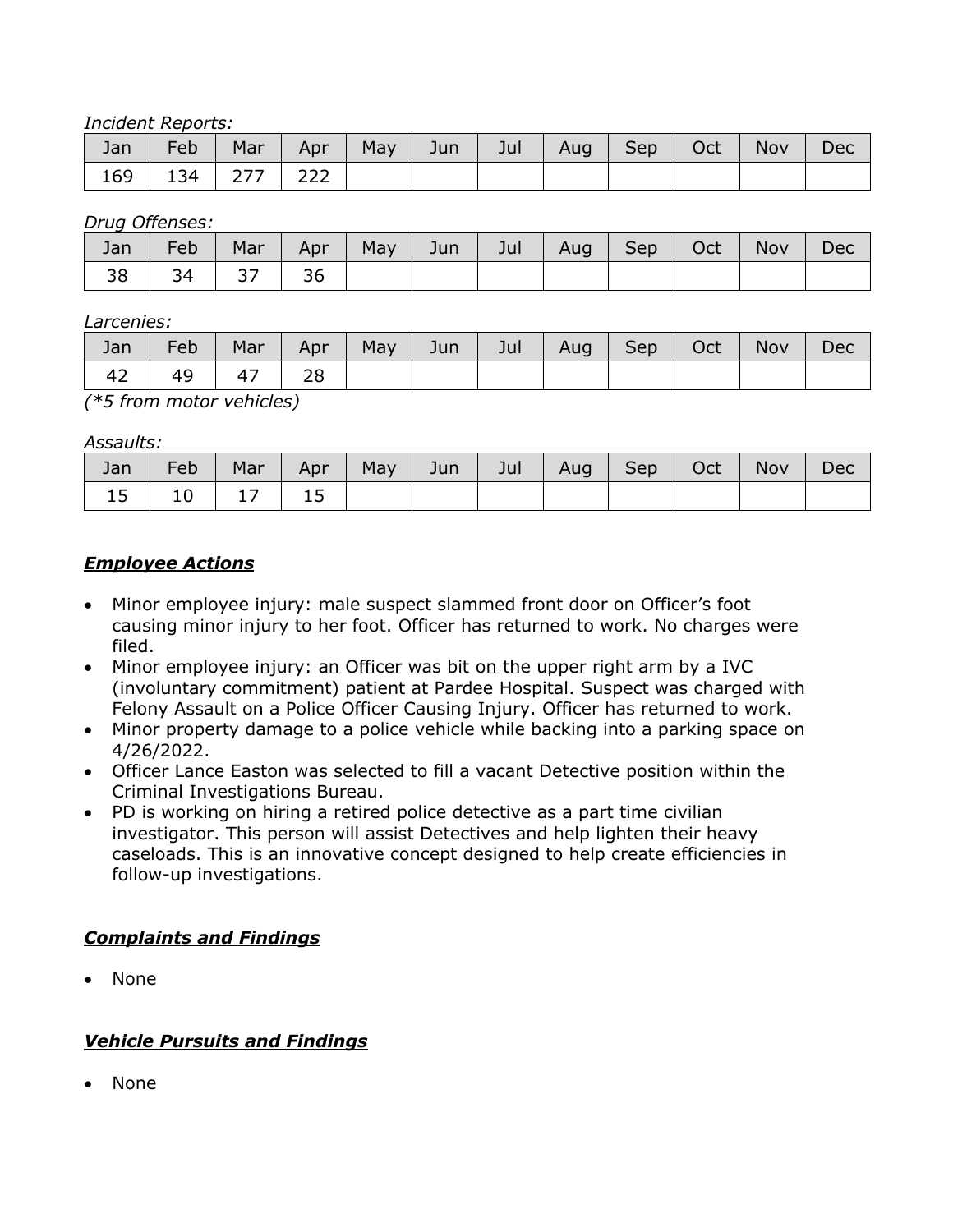# *Use of Reasonable Force (UORF) Incidents and Findings*

- UORF 4/3/22: Officers conducted a night-time traffic stop on I-26 due to erratic driving behavior and the passenger reportedly having a firearm. One gun was recovered from the passenger. The Officers pointing their issued handguns at the occupants constitutes a use of force. However, the force applied was reasonable and necessary given the circumstances. No injuries.
- UORF 4/17/2022: Officers used soft hand control in taking an impaired homeless male suspect into custody after he was found walking in roadway and allegedly fighting with a bush prior to officer arrival. The force applied was reasonable and necessary to maintain control of the situation and prevent injury to the individual. No injuries.

## *Operations/Notable Events*

- 4/2/22 Stabbing/Domestic Violence. Male victim was stabbed in the abdomen following an argument with his girlfriend. Injuries were minor. Girlfriend arrested and the knife used in the assault was recovered.
- 4/3/22 Shooting on Woodcock Dr. An earlier fight/argument led to the incident. No one was injured, however, 3 people arrested and 3 guns were recovered. One of the three guns had been reported stolen out of Tennessee in 2009.
- 4/15/22 Fire at Pardee. Construction workers on the roof of the hospital accidently started a small fire due to welding operations. Several patients were evacuated during the response. No injuries were reported.
- 4/15/22 Shooting on Edgewood Dr. Male victim dropped off at Pardee ER with GSW (gunshot wound) to the chest. Injuries were not serious. One person arrested and one gun recovered.

## *Budget Summary*

- We are approximately 84% through the fiscal year.
- \$794,844.00, or 89.1% of the FY 21/22 operating budget has been encumbered to date.
- FY 22 fuel budget is in the red due to unforeseen gas prices increase. Fuel prices are affecting all city departments.
- FY 22/23 budget items are pending council approval.

# *Community Outreach/Special Events*

- 4/5/22: Chief spoke at the annual Henderson County Humanitarian Awards luncheon at First Baptist Church hosted by Safelight Inc.
- 4/12/22: The department hosted five criminal prosecutors from Mongolia. The effort was intended to show how law enforcement supports prosecution efforts in the United States.



*Mongolian prosecutor visit*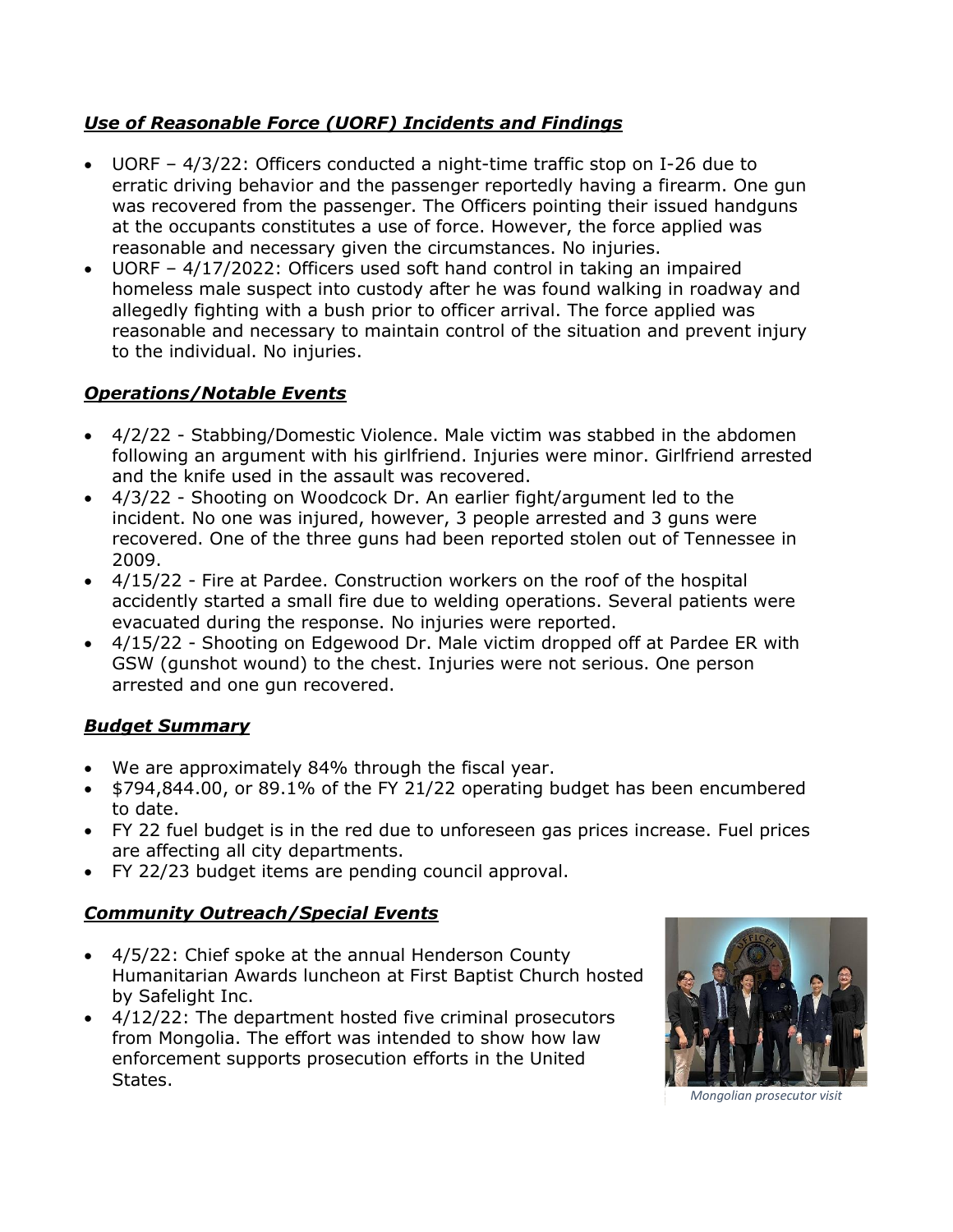- 4/13/22: The department along with Henderson County Council on Aging hosted a pill collection event. 16 pounds of unused and expired medication were collected for proper disposal.
- 4/14/22: The department hosted a "Coffee with Cops" event at Black Bear Coffee on Main Street. Like our first event at this location, the second event was very well-attended. Lots of questions and general conversation.
- 4/25/22: Chief and 911 Center Supervisor, Amber Glisson, joined Deputies from the Henderson County Sheriff's Office for the 4.5-mile 2022 Torch Run to raise money for Special Olympics. *(FYI: the Chief was sore for about 2 days afterwards, Amber was not…)*
- 4/26/22: Chief attended the Hendersonville Rotary Club meeting at Grace Lutheran Church to hear about the Red Sands Project human trafficking initiative in Western NC. An awareness event is being planned for late July 2022. *members at Coffee with Cops*
- 4/28/22: Officers attended the Business Owner's Women's Safety Meeting at Art MoB.
- 4/30/22: Officers attended the Hendersonville YMCA "Healthy Kids 2022" in Patton Park.

# *Awards and Recognitions*

• Sergeant Garrett Gardin was awarded the Shield Award from the local Knights of Columbus for his sustained commitment to civic duty to the community.

# *Grants Management*

- City Council approved the sole-source vendor for the purchase of the virtual training simulator. Procurement is in progress.
- \$40,000 accreditations grant is pending review and approval. (Oct 2022)
- \$50,000 mental health is pending review and approval. (Oct 2022)
- \$11,000 accreditation fee grant was not approved by CALEA.
- The NCGHSP grant to create a Traffic Safety Unit was not approved. However, the city will be awarded \$25,000 to spend directly on traffic enforcement. The department will move forward with creating a Traffic Safety Unit. It will be staffed with one Sergeant and two Police Officers. This is possible with one new position in the FY 23 budget and the reclassification of two Police Officer positions from Animal Enforcement to Traffic Safety. This unit will begin operating no later than October 1, 2022.
- The department received 50 bicycle helmets to be used in conjunction with the Salvation Army Bike Rodeo and the Boys and Girls Club of Henderson County.

# *Recruiting/Retention*

- 1 of 46 Police Officer vacancies remain.
- 1 Police Officer over hire position is approved and applications under review.

*Capt. Olsen meeting community* 



*Sgt. Gardin's SHIELD award presentation*